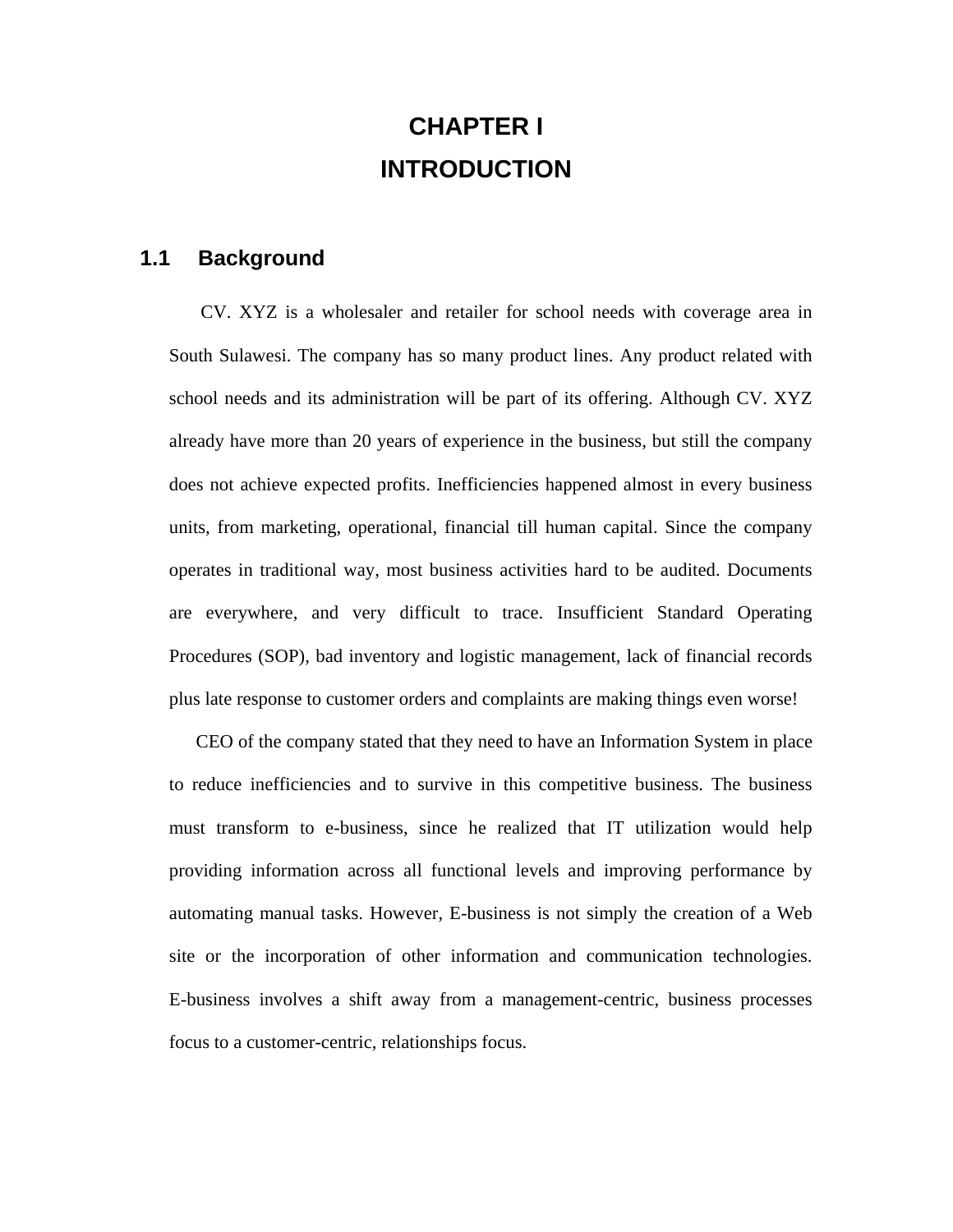E-Business is a strategic shift in the way that business is conducted. One should be careful to have the decision about it. Thus, it should be treated as another business decision that involves investment measurement or ROI (Return on Investment). E-business readiness should be also taking into account to figure out the right ebusiness solution for CV.XYZ that worth for its business.

 There are preliminary steps before utilizing Information System within a company to run e-business. And as of any other business decision, e-business preimplementation phase is very critical since there would be a long-term investment decision to be made, which is not cheap.

#### **1.2 Problems Definition**

Problem definitions in this thesis are:

- Can we turn CV.XYZ to be e-business immediately?
- What would be appropriate business strategies for CV. XYZ to enable e-business and survive within retail education?
- What sort of initiatives to be conducted by CV.XYZ to move towards e-business?
- When would be the payback time?
- What changes in organization structure, business process and required skills that could potentially result from this exercise?